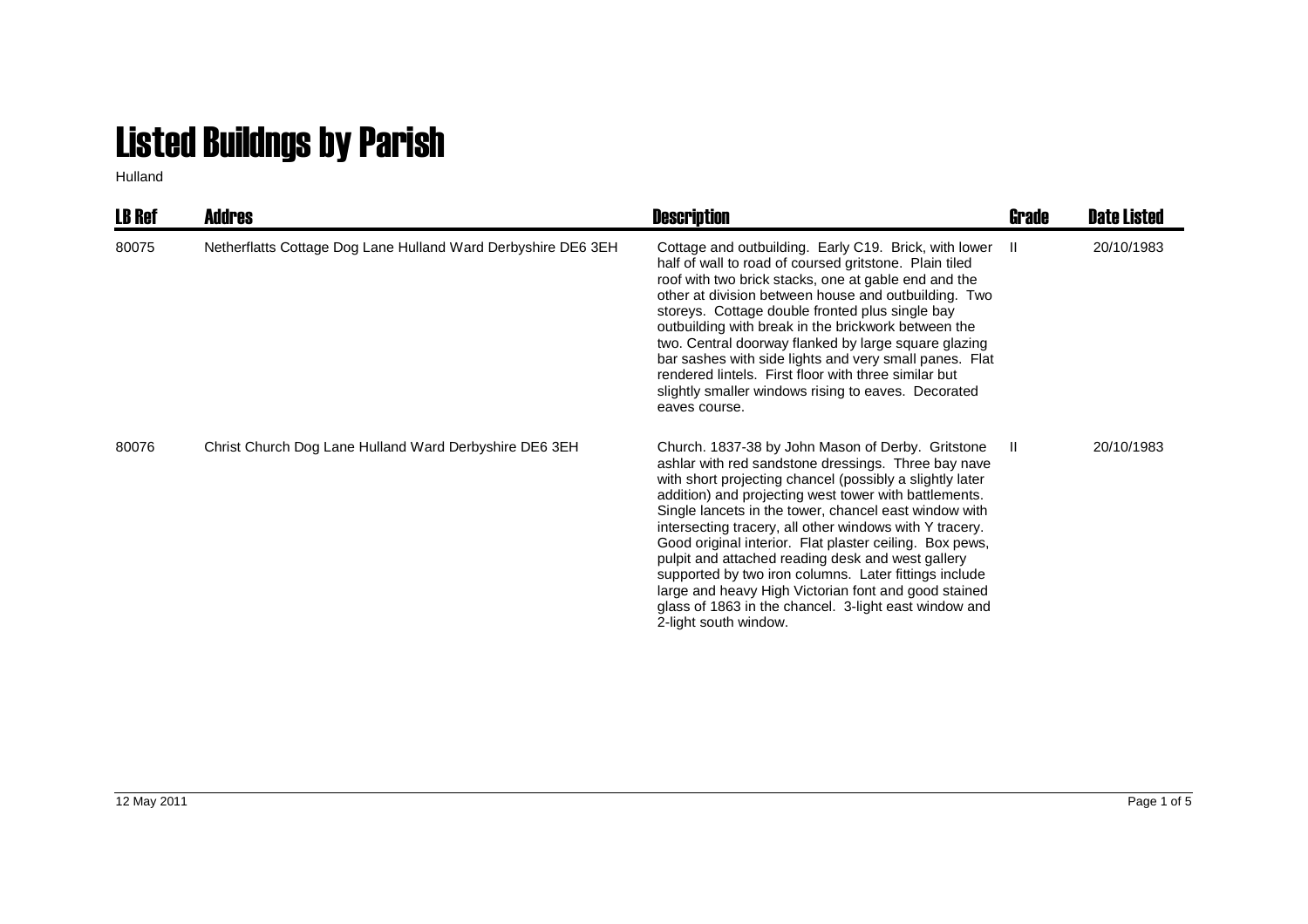| <b>LB Ref</b> | <b>Addres</b>                                                            | <b>Description</b>                                                                                                                                                                                                                                                                                                                                                                                                                                                                                                                                                                                                                                                                                                                                                                                                                                                                                                                                              | <b>Grade</b>  | <b>Date Listed</b> |
|---------------|--------------------------------------------------------------------------|-----------------------------------------------------------------------------------------------------------------------------------------------------------------------------------------------------------------------------------------------------------------------------------------------------------------------------------------------------------------------------------------------------------------------------------------------------------------------------------------------------------------------------------------------------------------------------------------------------------------------------------------------------------------------------------------------------------------------------------------------------------------------------------------------------------------------------------------------------------------------------------------------------------------------------------------------------------------|---------------|--------------------|
| 80077         | The Green Hulland Village Derbyshire DE6 3EP                             | House. Early C19. Brick, part rendered. Tiled roof<br>with stone coped gables and brick gable end stacks.<br>Two storeys, double fronted. Stone plinth. Central<br>doorway with fluted surround. Six panelled door with<br>semi-circular fanlight above. Flanked by glazing bar<br>sashes with keystone lintels. Three similar windows<br>above. Small front garden enclosed by iron railings.<br>Outbuildings attached to the east. Rubble gritstone<br>with later alterations in brick. One C17 3-light<br>chamfered stone mullion window on first floor.<br>Otherwise altered in C19, carriage arch with gabled<br>dormer above. Listed for Group Valley.                                                                                                                                                                                                                                                                                                    | $\mathbf{II}$ | 20/10/1983         |
| 80078         | Hulland Hall Trough Lane Hulland Village Ashbourne Derbyshire DE6<br>3EP | House. Mid-C19 wing at rear, south front 1777. Later II<br>additions. Brick with ashlar dressings. Plain tile roofs<br>and brick gable end stacks. South front of three bays,<br>the centre bay advanced. Two and a half storeys and<br>stone coped parapet. C20 French doors on the left.<br>Windows with brick segmental heads, formerly<br>rendered, two on the ground floor and three each to<br>the first floor and attic, of diminishing height. Glazing<br>bar sashes. The east front shows a break in the<br>brickwork between the south and north blocks. The<br>north block is mid-C18 with dentil cornice and thicker<br>glazing bars. There were formerly three brick eaves<br>stacks. One of these was an external stack and the<br>lower part of this remains. Glazing bar sashes to east<br>and west elevations, mostly with brick flat heads. The<br>west front has a mid-C19 glazed wooden porch with<br>lattice work. Listed for Group Value. |               | 15/11/1982         |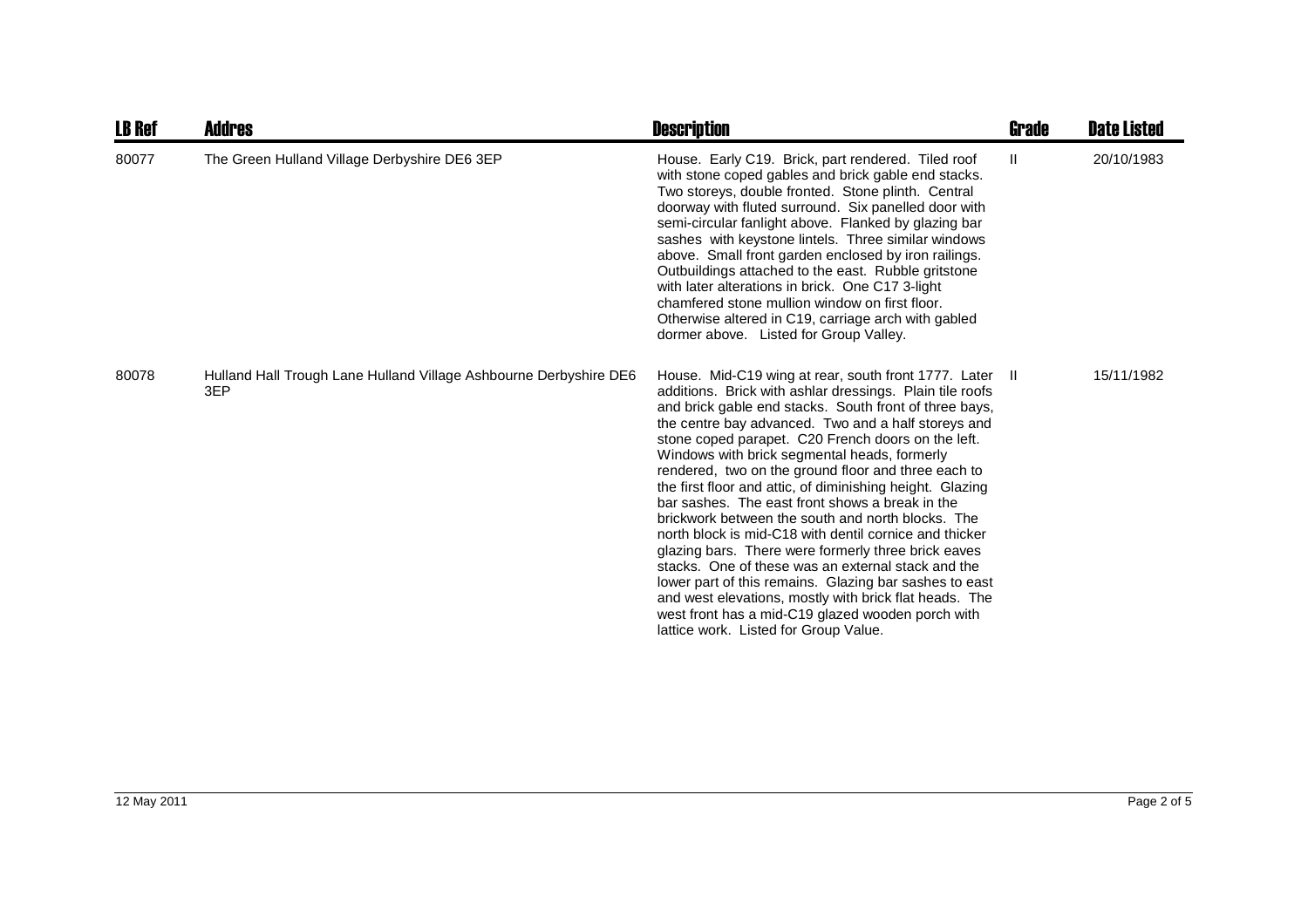| <b>LB Ref</b> | <b>Addres</b>                                                            | <b>Description</b>                                                                                                                                                                                                                                                                                                                          | <b>Grade</b> | <b>Date Listed</b> |
|---------------|--------------------------------------------------------------------------|---------------------------------------------------------------------------------------------------------------------------------------------------------------------------------------------------------------------------------------------------------------------------------------------------------------------------------------------|--------------|--------------------|
| 80079         | Hulland Hall Trough Lane Hulland Village Ashbourne Derbyshire DE6<br>3EP | Stables. Late C18 or early C19. Brick with plain tile<br>roof with brick coped gables and one brick gable end<br>stack. Two storeys with central embattled tower and<br>wooden cupola, flanked by gables and single storey<br>extensions left and right. C19 stable doors and four<br>pane sashes and casements. Listed for Group<br>Value. | Ш            | 15/11/1982         |
| 80080         | Hulland Hall Trough Lane Hulland Village Ashbourne Derbyshire DE6<br>3EP | Stables. Early C19. Brick with tiled roof. Two storeys. II<br>Ground floor has segmental arched window and<br>doorway repeated three times. Metal glazing bars<br>divided into 20 panes with centre six as casement<br>openings. First floor with six small rectangular<br>Listed for group value only.<br>windows.                         |              | 15/11/1982         |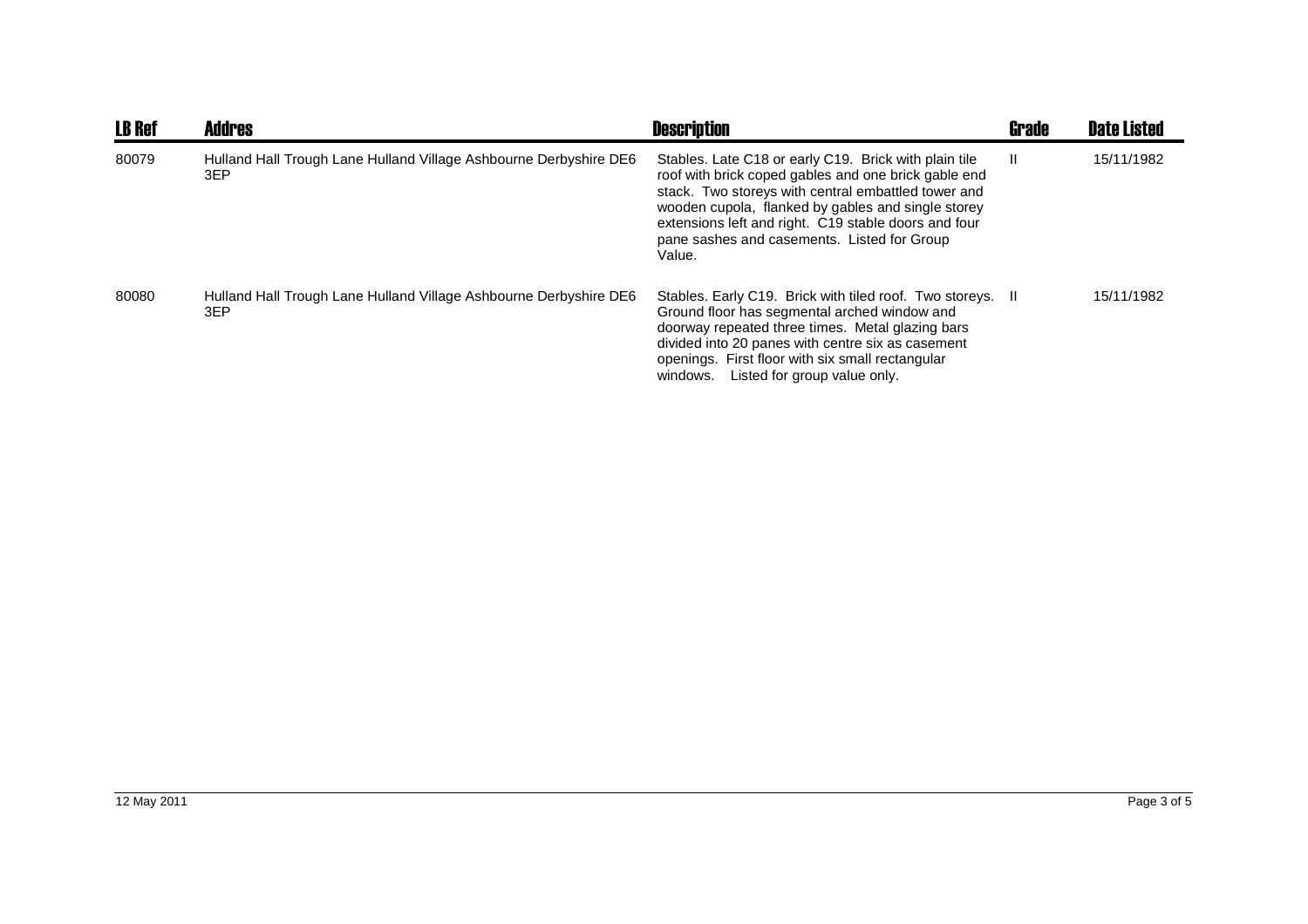| <b>LB Ref</b> | <b>Addres</b>                                               | <b>Description</b>                                                                                                                                                                                                                                                                                                                                                                                                                                                                                                                                                                                                                                                                                                                                                                                                                                                                                                                                                                                                                                                                                                                                                                                                           | <b>Grade</b> | <b>Date Listed</b> |
|---------------|-------------------------------------------------------------|------------------------------------------------------------------------------------------------------------------------------------------------------------------------------------------------------------------------------------------------------------------------------------------------------------------------------------------------------------------------------------------------------------------------------------------------------------------------------------------------------------------------------------------------------------------------------------------------------------------------------------------------------------------------------------------------------------------------------------------------------------------------------------------------------------------------------------------------------------------------------------------------------------------------------------------------------------------------------------------------------------------------------------------------------------------------------------------------------------------------------------------------------------------------------------------------------------------------------|--------------|--------------------|
| 80081         | The Old Hall Trough Lane Hulland Village Derbyshire DE6 3EP | House. Mid-C17, early C18 with much later<br>refashioning. Brick with stone dressings. Tiled roofs<br>with four brick stacks. Two storeys plus attic, irregular<br>plan. Mid C17 east wing. North gable end facade with<br>stone coped gables with kneelers and flush stone<br>quoins. Ground floor with two C17 window openings<br>with chamfered stone surrounds filled with later<br>wooden casements. Two similar but bricked-up<br>windows in the gable. East facade with three 2-light<br>chamfered mullioned windows, one to ground floor<br>and two on first floor. South facade with three similar<br>windows, one each to ground floor, first floor and attic.<br>Attached to the west, but set back, is the early C18<br>main block, twin gabled. Central doorway with ashlar<br>doorcase with segmental pediment. Modern half-<br>glazed door. Flanked on either side by single wooden<br>cross-windows with square lead panes. Similar<br>windows to first floor and in the centre a small 2-light<br>wooden casement, the right-hand light bricked up.<br>One 2-light wooden casement in each gable.<br>Attached outbuildings to the west, including brick barn<br>with cart entrance. Listed for Group Value. | Ш            | 13/09/1967         |
| 80082         | Glovers Trough Lane Hulland Village Derbyshire DE6 3EP      | House. Late C18. Coursed gritstone. Plain tiled roof<br>and two brick stacks, one on the ridge and one at the<br>gable end. Two storeys. Ground floor of east half now<br>with two garages. West half with central doorway with<br>plain flat bracketed hood. C10 plank door. Flanked on<br>each side by window openings with stone lintels and<br>projecting cills. Small pane casement windows. Two<br>similar windows above. A stone wall encloses the<br>garden in front of the west half.                                                                                                                                                                                                                                                                                                                                                                                                                                                                                                                                                                                                                                                                                                                               | Ш            | 20/10/1983         |